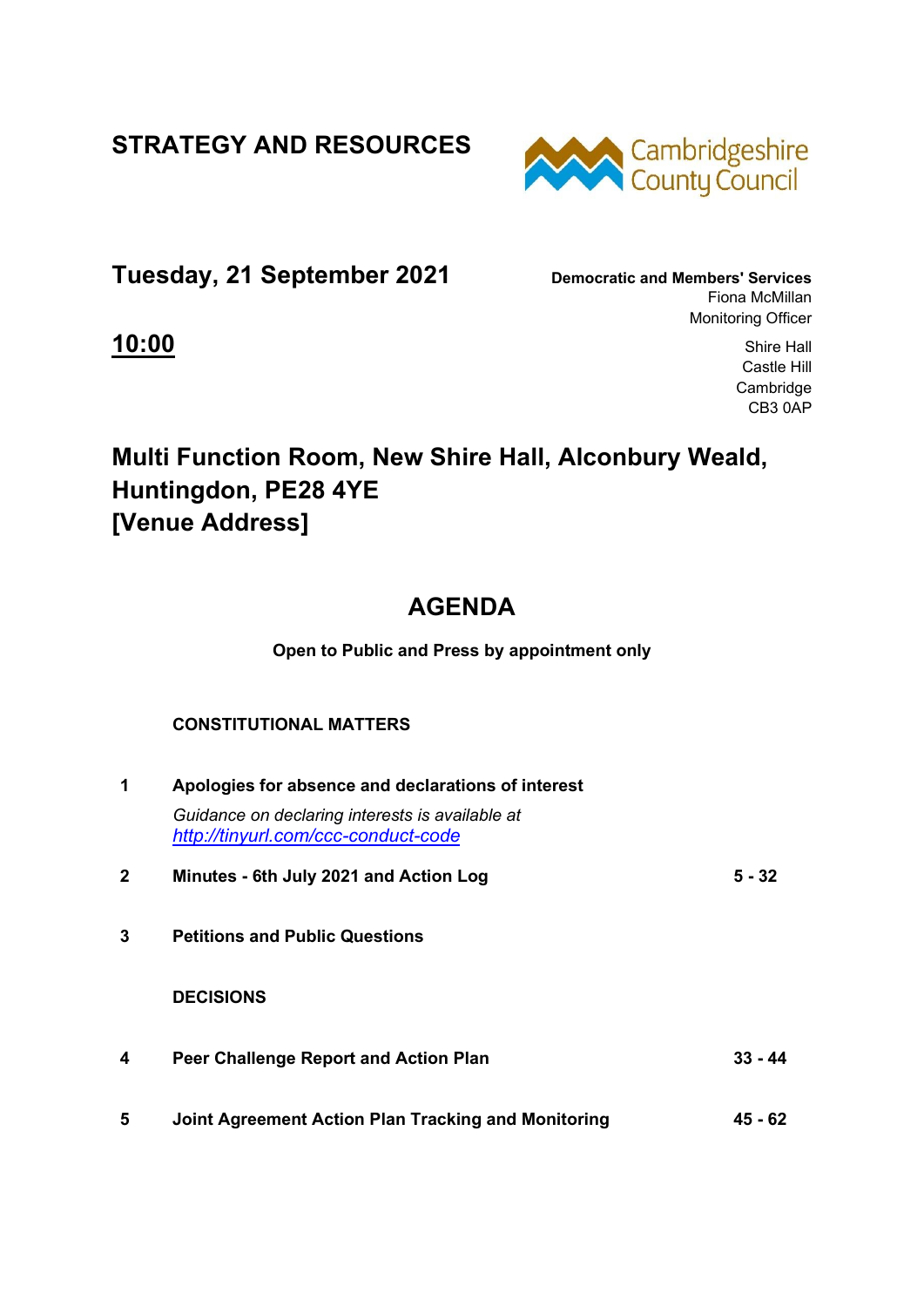#### **KEY DECISIONS**

| $6\phantom{1}6$ | Integrated Finance Monitoring Report for the period ending 31 July 63 - 100<br>2021                                                                                                                                                                                                                                                                                      |             |  |
|-----------------|--------------------------------------------------------------------------------------------------------------------------------------------------------------------------------------------------------------------------------------------------------------------------------------------------------------------------------------------------------------------------|-------------|--|
| $\overline{7}$  | This Land Monitoring Update and Land at Soham Northern<br>Gateway                                                                                                                                                                                                                                                                                                        | $101 - 112$ |  |
| 8               | <b>Contract Commencements and Renewals</b>                                                                                                                                                                                                                                                                                                                               |             |  |
| a)              | Re-procurement of Minor Works Contractor Framework and<br><b>Relocation of Temporary Buildings &amp; Associated Groundworks</b><br><b>Term Contract</b>                                                                                                                                                                                                                  | $113 - 122$ |  |
| b)              | Cleaning re-tender of contract for Cambridgeshire county offices & 123 - 128<br>buildings                                                                                                                                                                                                                                                                                |             |  |
| $\mathbf{c}$    | Procurement of laptop supply and Multifunction Device (MFD)<br>contracts                                                                                                                                                                                                                                                                                                 | 129 - 134   |  |
| d)              | <b>Opus LGSS Update</b>                                                                                                                                                                                                                                                                                                                                                  | 135 - 140   |  |
|                 | <b>OTHER DECISIONS</b>                                                                                                                                                                                                                                                                                                                                                   |             |  |
| 9               | <b>Business Planning</b>                                                                                                                                                                                                                                                                                                                                                 | 141 - 156   |  |
| 10              | Treasury Management Report - Quarter One Update 2021-22                                                                                                                                                                                                                                                                                                                  | 157 - 174   |  |
| 11              | Strategy & Resources Committee Agenda Plan & Training Plan &                                                                                                                                                                                                                                                                                                             | $175 - 178$ |  |
|                 | Appointments to Outside Bodies & Internal Advisory Groups &                                                                                                                                                                                                                                                                                                              |             |  |
|                 | <b>Panels</b>                                                                                                                                                                                                                                                                                                                                                            |             |  |
|                 | <b>Exclusion of Press and Public</b>                                                                                                                                                                                                                                                                                                                                     |             |  |
|                 | To resolve that the press and public be excluded from the meeting on<br>the grounds that the agenda contains exempt information under<br>Paragraphs 3 and 5 of Part 1 of Schedule 12A of the Local Government<br>Act 1972, as amended, and that it would not be in the public interest for<br>this information to be disclosed: information relating to the financial or |             |  |

The Strategy and Resources comprises the following members:

*business affairs of any particular person (including the authority holding that information) and information in respect of which a claim to legal professional privilege could be maintained in legal proceedings.*